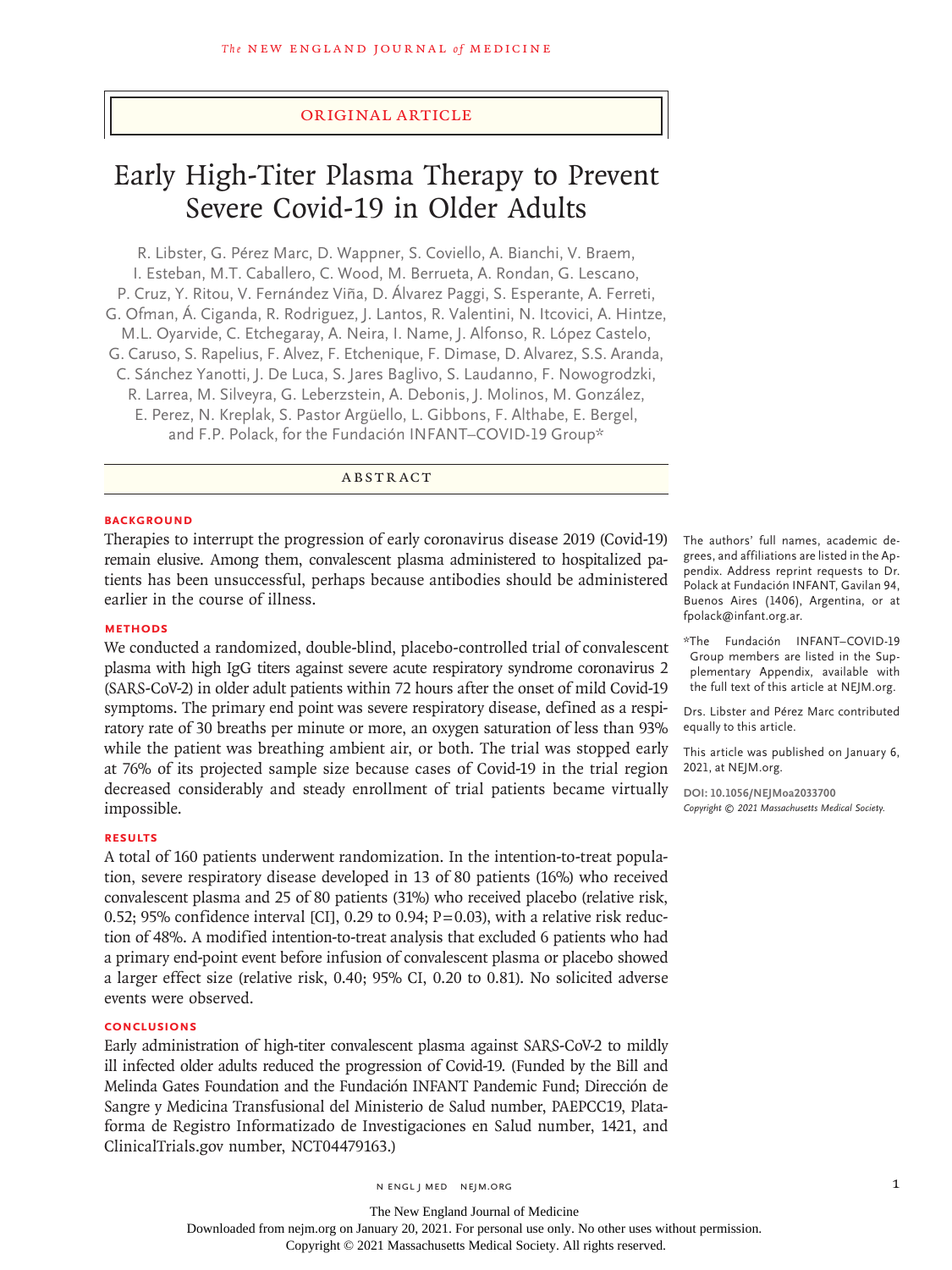EVERE ACUTE RESPIRATORY SYNDROME CORONATIONS 2 (SARS-COV-2), the etiologic agent of coronavirus disease 2019 (Covid-19), causes a particularly severe illness in older adults. evere acute respiratory syndrome coronavirus 2 (SARS-CoV-2), the etiologic agent of coronavirus disease 2019 (Covid-19), The percentage of these patients who are hospitalized is high, and most deaths from Covid-19 worldwide occur in this age group.<sup>1,2</sup> Various coexisting conditions adversely affect the prognosis in patients with Covid-19, regardless of age. These conditions include hypertension, diabetes, cardiovascular disease, obesity, chronic renal failure, and chronic obstructive pulmonary disease  $(COPD).<sup>1,2</sup>$ 

Treatments for Covid-19 in the early stages of the disease remain elusive. Few strategies provide benefit, several have failed, and others are being evaluated.3-12 Among the strategies under investigation is the infusion of specific antibodies that are present in the plasma of convalescent patients.<sup>7-12</sup> Plasma infusions have not been commonly associated with adverse events $13$  and have been associated with improved outcomes in patients who have had other diseases.<sup>14-16</sup> However, antibodies in plasma must be administered soon after infection in order to be effective.14-16

In hospitalized patients with Covid-19, the infusion of convalescent plasma against SARS-CoV-2 late in the course of illness has not shown clear benefits and, consequently, the most appropriate antibody concentrations for effective treatment are unclear.<sup>7-12</sup> We evaluated whether convalescent plasma with high SARS-CoV-2 antibody titers, administered within 72 hours after the onset of mild symptoms, would be efficacious in preventing progression to severe disease in older adult patients with Covid-19.

# Methods

#### **Trial Design and Oversight**

We conducted a randomized, double-blind, placebo-controlled trial between June 4, 2020, and October 25, 2020 (when the last patient completed follow-up), at clinical sites and geriatric units in Argentina. The trial was approved by the institutional review boards of the participating institutions and the state of Buenos Aires and was supervised by an independent data and safety monitoring board. The authors who designed the trial and wrote the manuscript are listed in Table S15 in the Supplementary Appendix, available with the full text of this article at NEJM.org. All the authors compiled the data and vouch for the accuracy and completeness of the data and the adherence of the trial to the protocol, available at NEJM.org. Three of the authors analyzed the data. The last author wrote the first draft of the manuscript. No one who is not an author contributed to the writing of the manuscript. No confidentiality agreements related to the data are in place between the sponsors and the authors or their institutions.

### **Trial Patients**

Patients who were 75 years of age or older, irrespective of current coexisting conditions, or between 65 and 74 years of age with at least one coexisting condition were identified and assessed for eligibility. Coexisting conditions, which are defined in Table S1, included hypertension or diabetes for which the patient was currently receiving pharmacologic treatment, obesity, chronic renal failure, cardiovascular disease, and COPD. At the time of screening for SARS-CoV-2 by reverse-transcriptase–polymerase-chain-reaction (RT-PCR) assay, eligible patients had had at least one of each sign or symptom in the following two categories for less than 48 hours: a temperature of at least 37.5°C, unexplained sweating, or chills; and dry cough, dyspnea, fatigue, myalgia, anorexia, sore throat, dysgeusia, anosmia, or rhinorrhea. Exclusion criteria included severe respiratory disease (the primary end point), any disease listed in Table S5, or both.

Patients who provided consent to undergo screening received home visits, and samples of nasopharyngeal and oropharyngeal secretions were obtained for testing with an RT-PCR assay (iAMP COVID-19, Atila BioSystems) to detect SARS-CoV-2. Patients with detectable SARS-CoV-2 RNA were transported to trial hospitals and invited to sign the informed-consent form. After July 22, 2020, legal guardians provided consent for patients who had cognitive impairment. Starting on July 27, 2020, since several geriatric institutions with SARS-CoV-2 outbreaks were transformed into low-complexity inpatient units for mildly ill residents infected with SARS-CoV-2, we screened and invited residents who met the trial criteria to participate in the trial on-site.

# **Randomization and Intervention**

Eligible patients who provided written informed consent were randomly assigned to receive either

The New England Journal of Medicine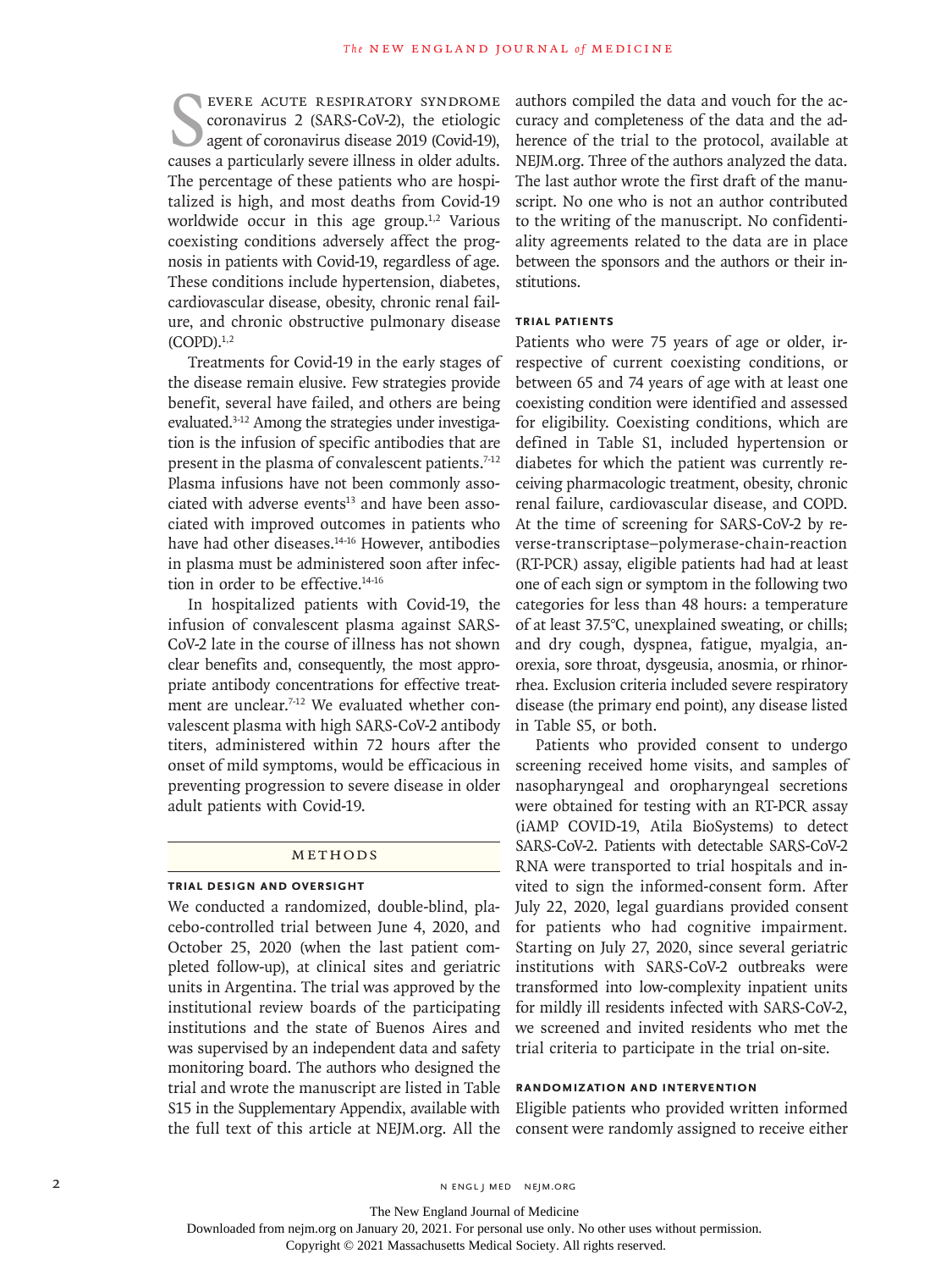250 ml of convalescent plasma with an IgG titer greater than 1:1000 against SARS-CoV-2 spike (S) protein (COVIDAR IgG, Instituto Leloir, Argentina) or 250 ml of placebo (0.9% normal saline). The convalescent plasma was arbitrarily defined as "high-titer" and included antibody concentrations in the upper 28th percentile. A computergenerated randomization sequence with a balanced permuted block design (block size 2) was prepared at the data center.

Convalescent plasma or placebo was administered less than 72 hours after the onset of symptoms, and the infusions were given over a period of 1.5 to 2.0 hours. Both the convalescent plasma and placebo were concealed with opaque bags and tape to cover the infusion catheter. Patients were monitored for adverse events until 12 hours after the intervention.

A total of 479 potential plasma donors who had had SARS-CoV-2 infection for a minimum of 10 days and who had been asymptomatic for 3 days or longer and had two negative RT-PCR tests<sup>17</sup> were identified through hospital lists and an online campaign. Potential donors who provided written informed consent were visited at home and screened for SARS-CoV-2 S IgG at a titer greater than 1:1000 in serum. Each of the 135 candidates (28%) with adequate titers donated 750 ml of plasma (see Fig. S6).

# **Clinical and Laboratory Monitoring**

A total of 24 hours after the end of the infusion, a sample of venous blood (5 ml) was obtained from the patients. Serum samples were preserved at −20°C until completion of the trial. We assayed anti–S IgG SARS-CoV-2 using the COVIDAR IgG test. In addition, we assayed samples using the SARS-CoV-2 Spike S1-RBD IgG enzyme-linked immunosorbent assay detection kit (GenScript) and the SARS-CoV-2 surrogate virus neutralization test kit (GenScript).

The patients' clinical status was monitored daily by trial physicians until day 15 to assess for primary end-point events that occurred in the hospital, in participating geriatric institutions, or at home if the patients had been discharged (Figs. S7 and S8). Patients who had persistent symptoms for which medical care was warranted were followed until the resolution of symptoms or for a maximum of 25 days to assess for secondary end-point events. The trial physicians used predesigned questionnaires to collect clinical information. None of the patients received any experimental therapy for Covid-19 besides convalescent plasma. Data were recorded on paper forms and then double-entered into an electronic database.

# **Trial End Points**

The primary end point of the trial was the development of severe respiratory disease, defined as a respiratory rate of 30 breaths per minute or more, an oxygen saturation of less than 93% while the patient was breathing ambient air, or both. Patients were assessed for this end-point event between 12 hours after the infusion of convalescent plasma or placebo and day 15 of trial participation.

Prespecified secondary clinical end points were life-threatening respiratory disease (defined as oxygen supplementation at a fraction of inspired oxygen [F<sub>IO<sub>2</sub>] of 100%, noninvasive or invasive</sub> ventilation, admission to an intensive care unit, or any combination of these), critical systemic illness (respiratory failure with a ratio of the partial pressure of oxygen to  $\text{Fro}_2 \leq 200 \text{ mm Hg}$ , shock, multiple organ dysfunction syndrome, or any combination of these), and death associated with Covid-19. Patients in whom the illness had not resolved were assessed for these end-point events until day 25 of trial participation. On July 22, 2020, we amended the protocol to include a fourth secondary end point that included any of the three secondary end points described above, alone or in combination.

#### **Early Trial Termination**

The trial was initiated when the number of cases of Covid-19 in Buenos Aires was high. However, as the number of cases decreased, it became clear that it would take approximately 5 months to reach the enrollment goal. Consequently, after discussions with the data and safety monitoring board and enrollment of 76% of the target population, we decided that it would be logistically impossible and ethically questionable, given the daily cost of the pandemic in lives and illness, to continue the trial, and we stopped to examine the results.

# **Statistical Analysis**

Given the complexity of implementing this intervention, the minimal clinically important difference was set at a 40% relative reduction for an

The New England Journal of Medicine

Downloaded from nejm.org on January 20, 2021. For personal use only. No other uses without permission.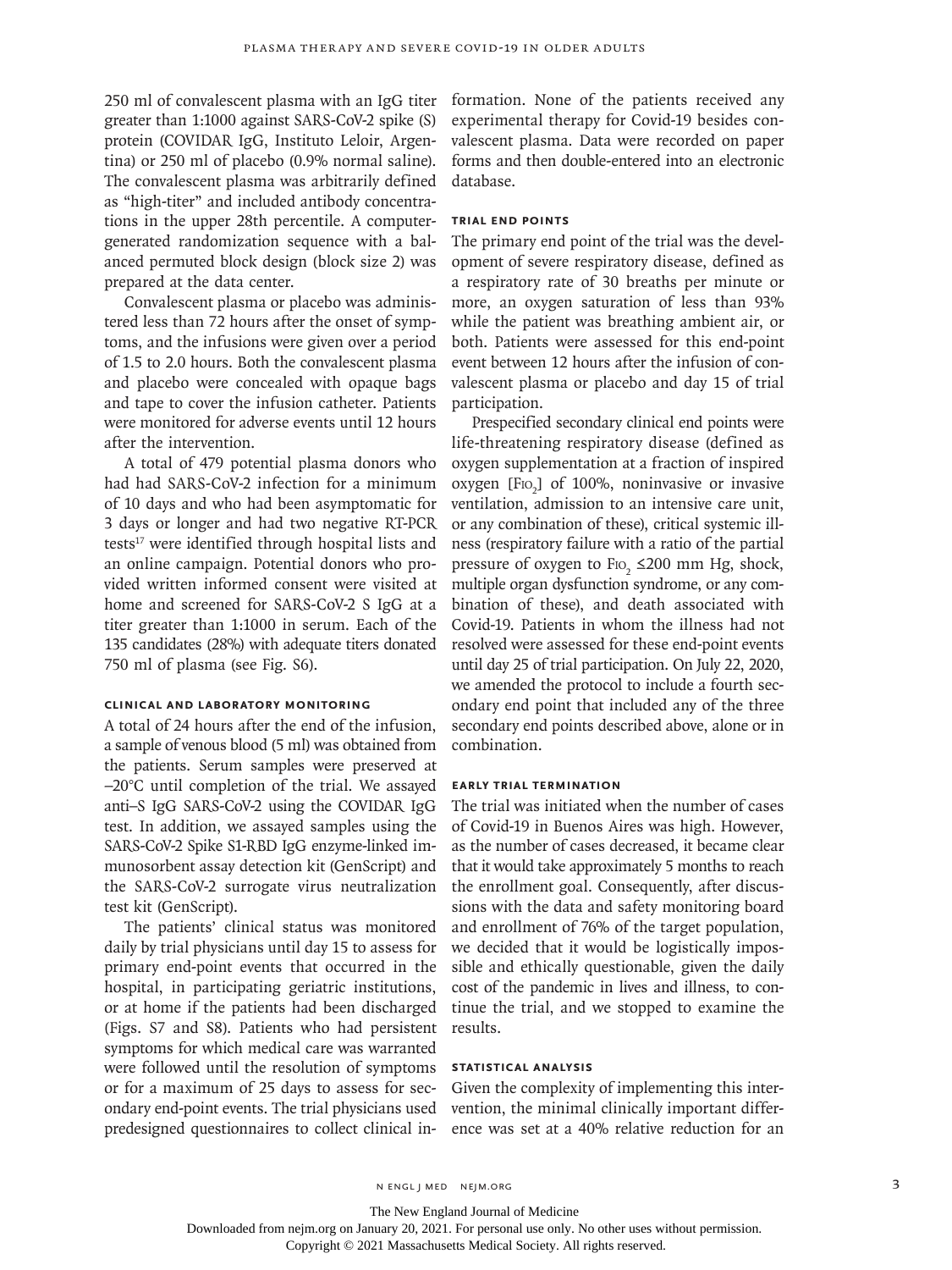expected 50% of the patients in the placebo group and 30% of the patients in the convalescent plasma group who would have a primary end-point event. We estimated that a total sample size of 210 patients (105 per trial group) would provide the trial with 80% power to detect a between-group difference, at a significance level of  $\alpha$ =0.05. We used a two-sided z-test of proportions with continuity correction and one planned interim analysis with the O'Brien–Fleming spending function to determine the test boundaries.

In the intention-to-treat analysis, the end points were assessed from the time of randomization. Continuous variables are presented as means and standard deviations or medians and interquartile ranges, as appropriate, and categorical variables are presented as percentages.

In the primary analysis strategy, we used the Kaplan–Meier product limit estimates to compare the time to reach the primary end point in the trial groups. An estimate of the relative risk and 95% confidence interval was also reported. A modified intention-to-treat analysis excluded patients who became ineligible between randomization and the administration of convalescent plasma or placebo.

The protocol prespecified an evaluation of IgG protection correlates and a subgroup analysis that was suggested by the data and safety monitoring board and approved by the institutional review boards on November 2, 2020. This analysis included an evaluation of end-point events in patients who were 75 years of age or older, irrespective of coexisting conditions, and in those between 65 and 74 years of age who had at least one coexisting condition.

### **RESULTS**

# **Trial Population**

A total of 165 patients presented with symptoms that met the eligibility criteria and tested positive for SARS-CoV-2 RNA (Fig. S1). Four of these patients became ineligible before enrollment, and one did not provide consent to participate in the trial. Therefore, 160 patients with SARS-CoV-2 infection underwent randomization; 80 were assigned to receive convalescent plasma and 80 were assigned to receive placebo. Five of 160 patients (3%; 3 patients who were assigned to receive convalescent plasma and 2 who were assigned to receive placebo) received convalescent plasma or

placebo after they had a primary end-point event. Hypoxemia developed before the infusion in an additional patient who had been assigned to receive convalescent plasma, and that patient did not receive convalescent plasma but was included in the analysis.

A total of 160 patients were included in the intention-to-treat analysis. One patient voluntarily left the trial on day 9 of follow-up. After day 15, a total of 38 of 160 patients (24%) continued to have Covid-19 symptoms for which hospitalization was warranted, and they were followed for 16 to 25 days, until recovery or death. By day 25 of follow-up, only 2 patients were receiving oxygen support. Both recovered by day 27.

The mean (±SD) age of the patients was 77.2±8.6 years, and 100 patients (62%) were women (Table 1). A total of 72 patients (45%) were 65 to 74 years of age and 88 (55%) were 75 years of age or older. There were no clinically significant imbalances in baseline characteristics between the convalescent plasma and placebo groups. Most patients had prespecified coexisting conditions at enrollment (Table 1). The administration of convalescent plasma was not associated with any solicited adverse events (Table S6).

## **Primary End Point**

In the intention-to-treat population, severe respiratory disease developed in 13 of 80 patients (16%) who received convalescent plasma and in 25 of 80 patients (31%) who received placebo (relative risk, 0.52; 95% confidence interval [CI], 0.29 to 0.94;  $P=0.03$ ) (Table 2). As shown in Figure 1, in the time-to-event analysis, the median time to the development of severe respiratory disease in the convalescent plasma group (15 days; interquartile range, 15 to 15) was longer than that in the placebo group (15 days; interquartile range, 9 to 15) ( $P=0.03$ ). The relative risk reduction with convalescent plasma was 48%, and the number needed to treat to avert an episode of severe respiratory disease was 7 (95% CI, 4 to 50).

Four patients in the convalescent plasma group and 2 patients in the placebo group became ineligible because they had a primary end-point event before they received convalescent plasma or placebo (one of them, who was assigned to receive convalescent plasma, did not receive a transfusion). A modified intention-to-treat population that excluded these patients showed a larger intervention effect size; severe respiratory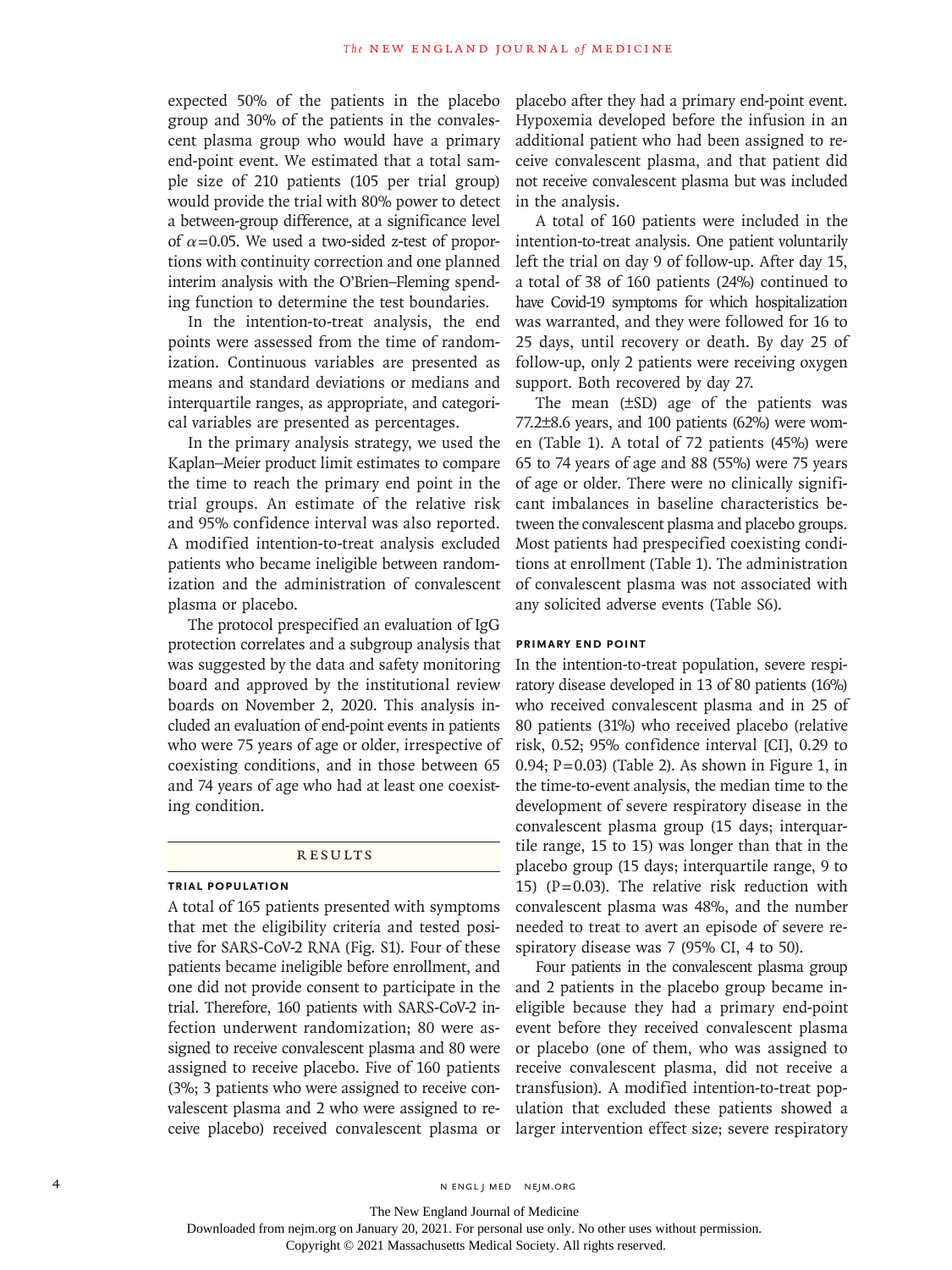| Table 1. Baseline Characteristics of the Patients in the Intention-to-Treat Population.* |                                          |                       |  |  |
|------------------------------------------------------------------------------------------|------------------------------------------|-----------------------|--|--|
| Variable                                                                                 | <b>Convalescent Plasma</b><br>$(N = 80)$ | Placebo<br>$(N = 80)$ |  |  |
| Demographic characteristics                                                              |                                          |                       |  |  |
| $Age - yr$                                                                               | $76.4 + 8.7$                             | $77.9 + 8.4$          |  |  |
| Age category - no./total no. (%)                                                         |                                          |                       |  |  |
| 65-74 yr                                                                                 | 40/80 (50)                               | 32/80 (40)            |  |  |
| $\geq$ 75 yr                                                                             | 40/80 (50)                               | 48/80 (60)            |  |  |
| Sex - no./total no. (%)                                                                  |                                          |                       |  |  |
| Female                                                                                   | 54/80 (68)                               | 46/80 (58)            |  |  |
| Male                                                                                     | 26/80 (32)                               | 34/80 (42)            |  |  |
| Vital signs                                                                              |                                          |                       |  |  |
| Axillary temperature - °C                                                                | $36.5 \pm 0.7$                           | $36.8 \pm 0.8$        |  |  |
| Heart rate - beats/min                                                                   | $79.8 \pm 13.4$                          | $78.6 \pm 14.1$       |  |  |
| Blood pressure - mm Hg                                                                   |                                          |                       |  |  |
| Systolic                                                                                 | $124.8 \pm 15.6$                         | $125.4 \pm 15.3$      |  |  |
| <b>Diastolic</b>                                                                         | $75.1 \pm 11.2$                          | $75 + 10.9$           |  |  |
| Respiratory rate - breaths/min                                                           | $17+2.8$                                 | $17.3 + 3.0$          |  |  |
| Oxygen saturation while breathing ambient air - %                                        | $96.1 \pm 1.6$                           | $96.1 \pm 1.7$        |  |  |
| Time since onset of symptoms - hr                                                        | $39.6 \pm 13.9$                          | $38.3 \pm 14.3$       |  |  |
| Primary coexisting conditions - no./total no. (%)                                        |                                          |                       |  |  |
| Hypertension for which treatment was being received                                      | 62/80 (78)                               | 52/80 (65)            |  |  |
| Diabetes for which treatment was being received                                          | 23/80 (29)                               | 13/79(16)             |  |  |
| Obesity                                                                                  | 4/80(5)                                  | 8/79(10)              |  |  |
| COPD for which treatment was being received                                              | 2/80(2)                                  | 5/79(6)               |  |  |
| Cardiovascular disease                                                                   | 14/80(18)                                | 7/79(9)               |  |  |
| Chronic renal failure                                                                    | 1/80(1)                                  | 3/79(4)               |  |  |
| At least one primary coexisting condition                                                | 69/80 (86)                               | 62/80 (78)            |  |  |
| Secondary coexisting conditions - no./total no. (%)                                      |                                          |                       |  |  |
| Asthma or other respiratory disease                                                      | 3/80(4)                                  | 3/80(4)               |  |  |
| Noncirrhotic liver disease                                                               | 0/80                                     | 0/80                  |  |  |
| Cancer in remission                                                                      | 4/80(5)                                  | 2/80(2)               |  |  |
| Neurologic disease                                                                       | 11/80 (14)                               | 9/80(11)              |  |  |
| <b>History of smoking</b>                                                                | 13/80 (16)                               | 10/80(12)             |  |  |
| Use of medication                                                                        |                                          |                       |  |  |
| Regular use                                                                              | 76/80 (95)                               | 73/80 (91)            |  |  |
| Use in past 15 days                                                                      | 71/80 (89)                               | 64/80 (80)            |  |  |
| SARS-CoV-2 cycle-threshold value - cycles                                                | $16.4 \pm 7.4$                           | $16.0 \pm 7.9$        |  |  |

\* Plus–minus values are means ±SD. COPD denotes chronic obstructive pulmonary disease, and SARS-CoV-2 severe acute respiratory syndrome coronavirus 2.

disease developed in 9 of 76 patients (12%) in tention-to-treat population, patients in the conthe convalescent plasma group and 23 of 78 pa-valescent plasma group also had a longer time to tients (29%) in the placebo group (relative risk, the development of severe respiratory disease than 0.40; 95% CI, 0.20 to 0.81). In the modified in-those in the placebo group (see Fig. S2).

The New England Journal of Medicine Downloaded from nejm.org on January 20, 2021. For personal use only. No other uses without permission.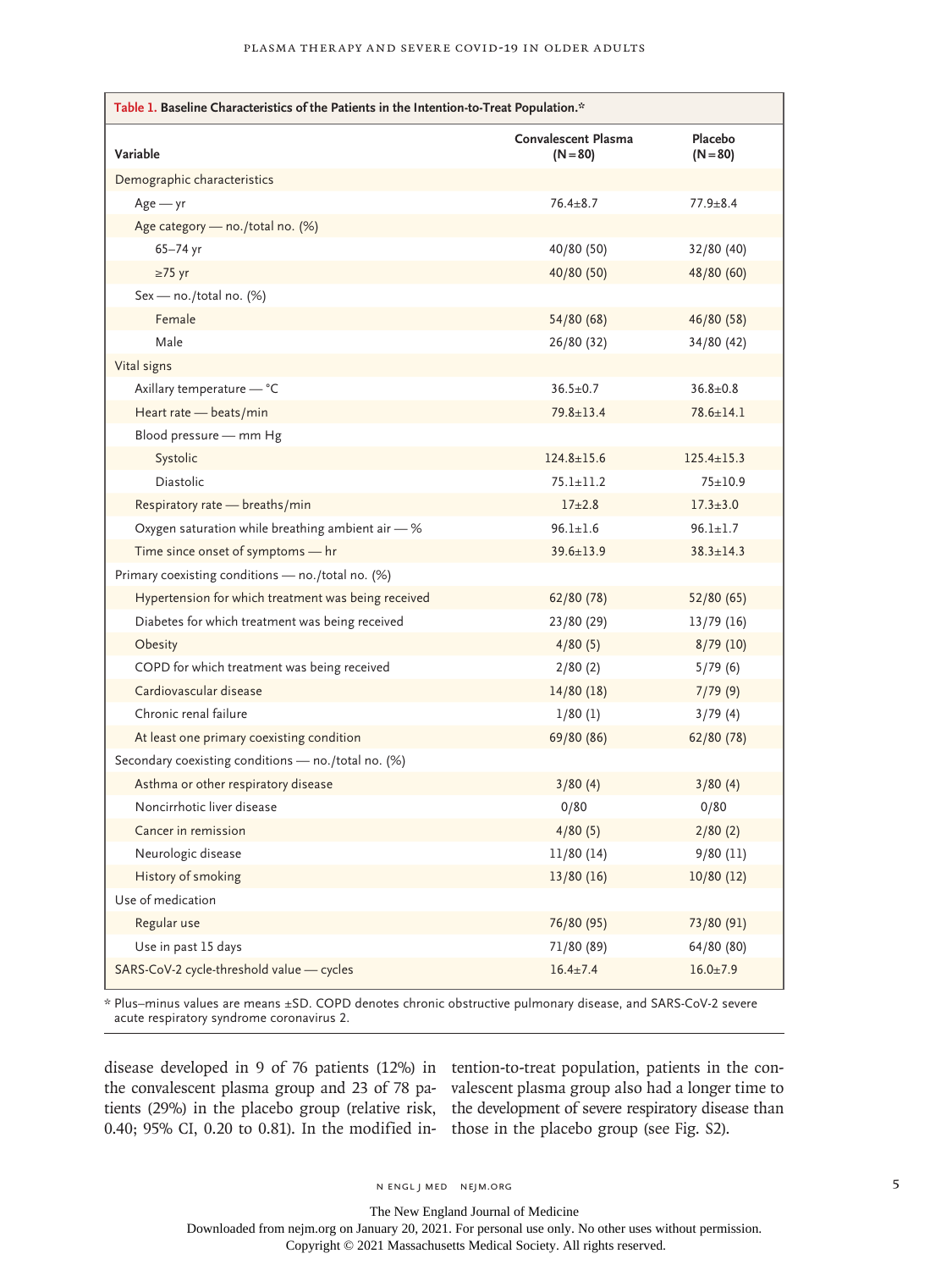| Table 2. Trial End Points in the Intention-to-Treat Population.*                                      |                                   |                       |                                  |  |  |
|-------------------------------------------------------------------------------------------------------|-----------------------------------|-----------------------|----------------------------------|--|--|
| <b>End Point</b>                                                                                      | Convalescent Plasma<br>$(N = 80)$ | Placebo<br>$(N = 80)$ | <b>Relative Risk</b><br>(95% CI) |  |  |
|                                                                                                       | $no. /total no.$ $(\%)$           |                       |                                  |  |  |
| Primary end point: severe respiratory disease                                                         | 13/80(16)                         | 25/80(31)             | $0.52(0.29 - 0.94)$              |  |  |
| Secondary end points                                                                                  |                                   |                       |                                  |  |  |
| Life-threatening respiratory disease                                                                  | 4/80(5)                           | 10/80(12)             | $0.40(0.13 - 1.22)$              |  |  |
| Oxygen supplementation at an Fio <sub>2</sub> of 100%                                                 | 4/80(5)                           | 6/80(8)               | $0.67(0.20 - 2.27)$              |  |  |
| Noninvasive ventilation                                                                               | 1/80(1)                           | 6/80(8)               | $0.17(0.02 - 1.35)$              |  |  |
| Admission to intensive care unit                                                                      | 2/80(2)                           | 6/80(8)               | $0.33(0.07-1.60)$                |  |  |
| Mechanical ventilation                                                                                | 2/80(2)                           | 4/80(5)               | $0.50(0.09 - 2.65)$              |  |  |
| Critical systemic illness                                                                             | 5/80(6)                           | 6/80(8)               | $0.83$ (0.27-2.62)               |  |  |
| Acute respiratory failure                                                                             | 2/80(2)                           | 5/80(6)               | $0.40(0.08 - 2.00)$              |  |  |
| Shock                                                                                                 | 2/80(2)                           | 1/80(1)               | $2.00(0.19 - 21.6)$              |  |  |
| Multiple organ dysfunction syndrome                                                                   | 3/80(4)                           | 5/80(6)               | $0.60(0.15 - 2.43)$              |  |  |
| Death from Covid-19                                                                                   | 2/80(2)                           | 4/80(5)               | $0.50(0.09 - 2.65)$              |  |  |
| Life-threatening respiratory disease, critical systemic<br>illness, or death, alone or in combination | 7/80(9)                           | 12/80(15)             | $0.58(0.24 - 1.41)$              |  |  |

\* CI denotes confidence interval, and F102 fraction of inspired oxygen.



**Figure 1. Time to the Development of Severe Respiratory Disease Due to Coronavirus Disease 2019, According to Trial Group in the Intention-to-Treat Analysis.**

Shown are Kaplan–Meier estimates of the time from the intervention (administration of convalescent plasma or placebo) to the development of severe respiratory disease. The tick marks on the curves represent the interquartile range in the Kaplan–Meier time-to-event analysis in the conva-

# **Secondary End Points**

Secondary end-point results are provided in Table 2. Four convalescent plasma recipients (5%) and 10 placebo recipients (12%) had life-threatening respiratory disease, and 5 (6%) and 6 (8%), respectively, had a critical systemic illness. Two patients in the convalescent plasma group and 4 patients in the placebo group died. A combined secondary end-point event (life-threatening respiratory disease, critical systemic illness, and death, or any of these outcomes) occurred in 7 patients (9%) who received convalescent plasma and 12 patients (15%) who received placebo. Secondary end-point results in the modified intention-totreat analysis are presented in Table S10.

# **Antibody Titers**

The distribution of anti–SARS-CoV-2 serum S IgG titers 24 hours after infusion differed significantly in the two groups, with higher concentrations in patients in the convalescent plasma group (median log anti–SARS-CoV-2 S IgG titer, 5.7; interquartile range, 4.9 to 6.3) than in those in the placebo group (median log anti–SARS-CoV-2 S IgG titer, 3.9; interquartile range, 3.9 to 4.7)

6 **n** engl j med nejm.org neighbors in the neutral media  $\frac{1}{2}$  media  $\frac{1}{2}$  media  $\frac{1}{2}$  media  $\frac{1}{2}$  media  $\frac{1}{2}$  media  $\frac{1}{2}$  media  $\frac{1}{2}$  media  $\frac{1}{2}$  media  $\frac{1}{2}$  media  $\frac{1}{2}$  media  $\frac{1$ 

The New England Journal of Medicine Downloaded from nejm.org on January 20, 2021. For personal use only. No other uses without permission.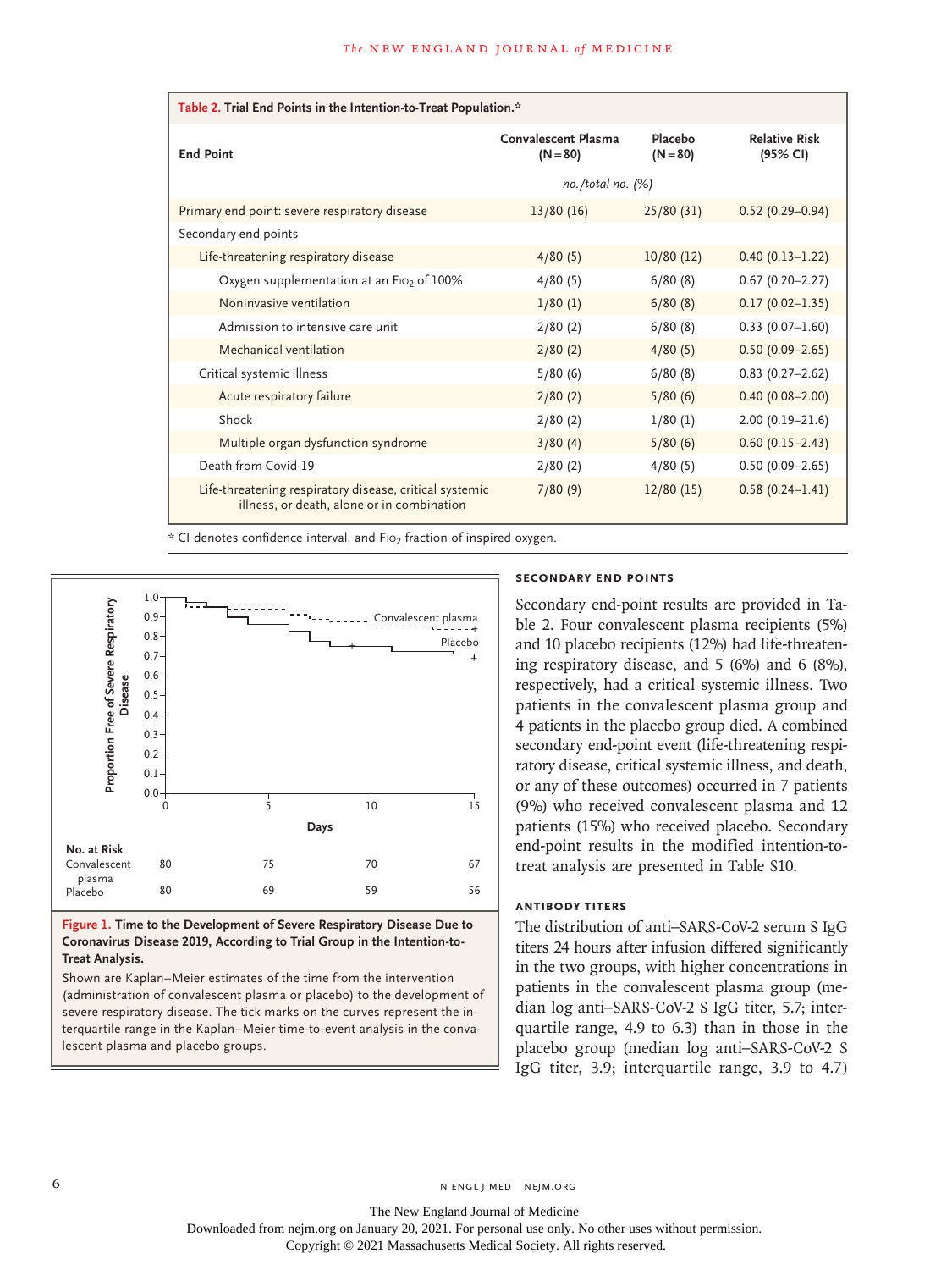| Table 3. Primary End Point, According to Donor SARS-CoV-2 S IgG Titer. |                                                           |                                  |                                          |  |
|------------------------------------------------------------------------|-----------------------------------------------------------|----------------------------------|------------------------------------------|--|
| <b>Patient Group</b>                                                   | <b>Patients with Severe</b><br><b>Respiratory Disease</b> | <b>Relative Risk</b><br>(95% CI) | <b>Relative Risk</b><br><b>Reduction</b> |  |
|                                                                        | $no. /total no.$ $(\%)$                                   |                                  | percent                                  |  |
| Placebo group                                                          | 25/80(31)                                                 | 1.00                             |                                          |  |
| Recipient of SARS-CoV-2 S IgG in donor plasma*                         |                                                           |                                  |                                          |  |
| At a titer at or above median concentration                            | 3/36(8)                                                   | $0.27(0.08 - 0.68)$              | 73.3                                     |  |
| At a titer below median concentration                                  | 9/42(21)                                                  | $0.69(0.34 - 1.31)$              | 31.4                                     |  |
| * The median concentration is a SARS-CoV-2 S IgG titer of 1:3200.      |                                                           |                                  |                                          |  |

(Fig. 2). A comparison between severe and mild cases of illness showed no IgG correlate of protection for antibodies against SARS-CoV-2 in the serum samples of convalescent plasma recipients (Fig. S5B).

Conversely, a dose-dependent effect was observed for SARS-CoV-2 S IgG titers in plasma bags (Table 3). Donor titers selected on the basis of a median titer of 1:3200 showed a relative risk reduction of 73.3%, with a number needed to treat of 4 (range, 3 to 11) to avoid a worsening of Covid-19 in recipients of antibody concentrations above the median concentration (Table 3). The SARS-CoV-2 S IgG results were replicated with the use of a different SARS-CoV-2 spike S1-RBD IgG commercial assay; this assay provides a potential alternative tool for donor selection  $(r=0.7;$ 95% CI, 0.6 to 0.8) (see Fig. S3).

#### Discussion

We report the use of convalescent plasma in older adult patients early in the course of Covid-19. The administration of convalescent plasma with high titers of antibodies against SARS-CoV-2 to infected patients within 72 hours after the onset of symptoms reduced the risk of progression to severe respiratory disease by 48%. Although our trial lacked the statistical power to discern longterm outcomes, the convalescent plasma group appeared to have better outcomes than the placebo group with respect to all secondary end points. Our findings underscore the need to return to the classic approach of treating acute viral infections early, and they define IgG targets that facilitate donor selection.

Our trial has fundamental differences in design from previous randomized trials of convalescent plasma therapy in patients with Covid-19 (see Table S14).<sup>7-11</sup> For example, we focused on older adults because they are most affected by the Covid-19 pandemic.<sup>1,2</sup> Previous trials involved adults who were 18 years of age or older. $7-11$  In addition, we aimed to stop disease progression early and at a mild stage. Our primary end point was an enrollment criterion in previous studies. Consequently, our patients had had symptoms for less than 3 days at enrollment, whereas the median duration of symptoms ranged from 8 to 30 days in other trials.<sup>7-11</sup>

Studies have suggested that antibody interventions against Covid-19 work better when administered early in the course of the illness. In one study involving patients in Houston, mortality decreased only among patients who received convalescent plasma within 72 hours after admission,<sup>8</sup> and in a large U.S. multicenter study, mortality at 7 days was lower among hospitalized



**Figure 2. SARS-CoV-2 Serum Titers, According to Trial Group.**

Shown are IgG antibody titers against SARS-CoV-2 spike (S) protein in the convalescent plasma and placebo groups 24 hours after infusion. The horizontal bars indicate medians, and the shaded gray areas interquartile rang-

n engl j med nejm.org 7

The New England Journal of Medicine

Downloaded from nejm.org on January 20, 2021. For personal use only. No other uses without permission.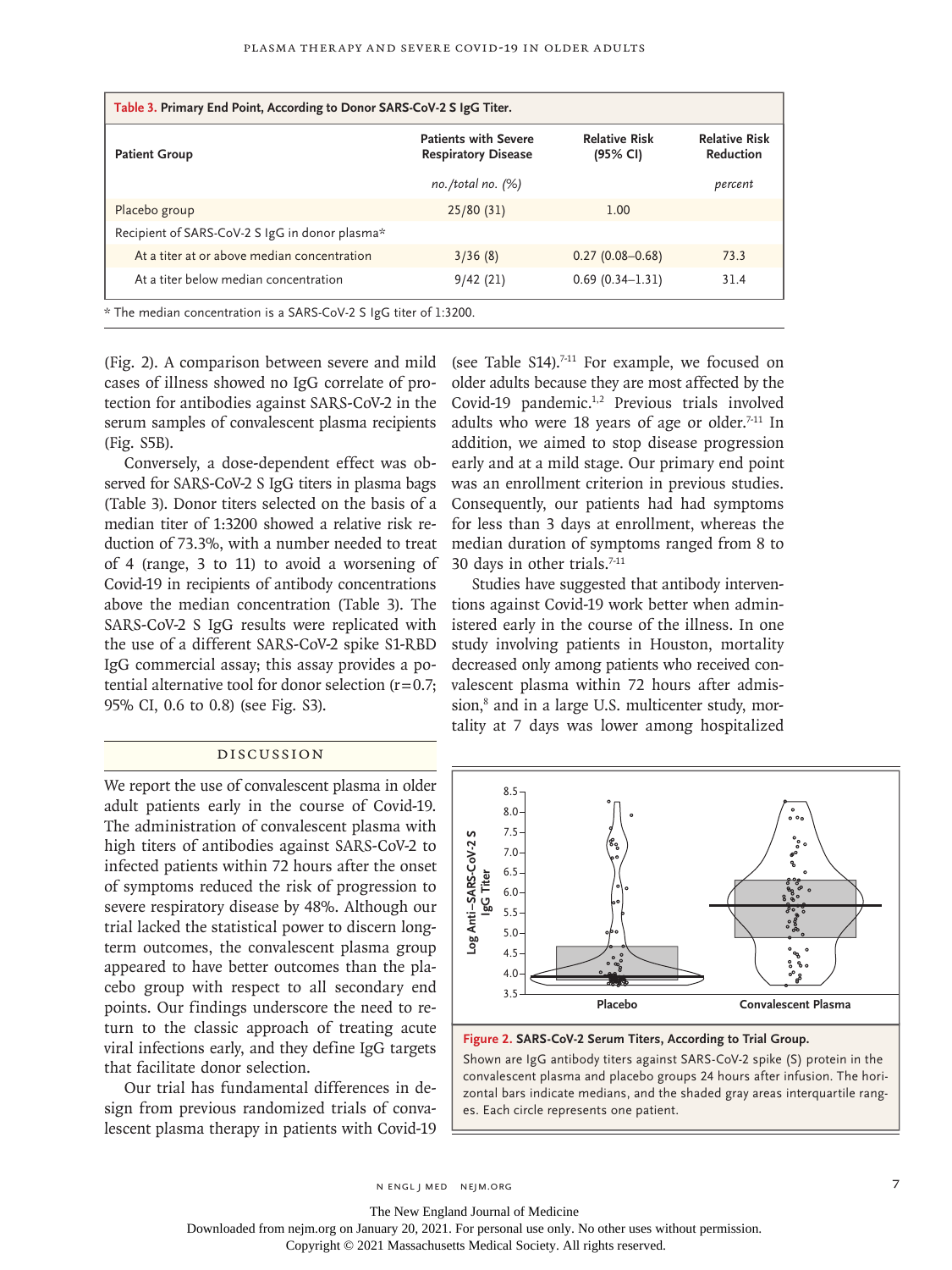patients who received transfusions within 72 hours after diagnosis than among those who received transfusions later.<sup>12</sup> Recently, on the basis of clinical benefits that were prespecified in the secondary end points of the Blocking Viral Attachment and Cell Entry with SARS-CoV-2 Neutralizing Antibodies (BLAZE-1) trial, the Food and Drug Administration granted emergency use authorization for monoclonal antibodies to treat outpatients with mild-to-moderate Covid-19.18,19 Access to convalescent plasma can be rapid in many low- and middle-income countries, and at a per-patient cost of \$186.25 (U.S. dollars) for plasma infusion in Buenos Aires (Table S13), it is a potentially inexpensive alternative to monoclonal antibodies. The early administration of convalescent plasma in our small randomized clinical trial, which had a wide 95% confidence interval for the primary end point, was not associated with any serious side effects.

In order to provide convalescent plasma of all blood types to 15 institutions, two infusion teams with persons who were aware of the trial-group assignments drove from a central hemotherapy station where the convalescent plasma was stored to all the trial hospitals after randomization. The trial region was more than 100 square miles, and security challenges precluded access to several hospitals after 8 p.m. Consequently, six patients had a primary end-point event before they received convalescent plasma or placebo. The exclusion of these patients in the modified intention-to-treat analysis increased the efficacy to 60%. Again, this finding suggests that early intervention is critical for efficacy.

Our trial showed a dose-dependent IgG effect in convalescent plasma infusions. Plasma with IgG titers of 1:3200 or higher reduced the risk of severe respiratory disease by 73%; this exploratory result directly implicates antibodies as the active therapeutic ingredient in convalescent plasma. "Super donors" with IgG titers of 1:12,800 or higher and perhaps immunized persons in the future could contribute to build a therapeutic arsenal. Among the plasma donors in our trial, 71% of those with titers of 1:3200 or higher had been hospitalized. Since high IgG titers can be maintained for months, hospitalized patients with

high titers should be identified for future plasma donations.20

In our randomized, controlled trial, the administration of high-titer convalescent plasma against SARS-CoV-2 to infected older adults within 72 hours after the onset of mild symptoms reduced the progression of Covid-19 to severe illness. This simple and inexpensive intervention can reduce demands on the health care system and may save lives. Early infusions of convalescent plasma can provide a bridge to recovery for at-risk patients until vaccines become widely available.

Supported by the Bill and Melinda Gates Foundation and by the Fundación INFANT Pandemic Fund, which received contributions from Laboratorio Roemmers, Bodega Vistalba, Swiss Medical Group, Laboratorios Bago, Laboratorio Raffo, Laboratorios Monserrat y Eclair, Tuteur Sacifia, TASA Logistica, Fundación Inversiones y Representaciones, Puerto Asís Investments, and Fundación Hematológica Sarmiento and individual contributions from Alec Oxenford, Carlos Kulish and family, Renato Montefiore and family, Irene Gorodisch, Alejandro Gorodisch, the Braun family, Agustín Otero-Monsegur, and Luis R. Otero.

Disclosure forms provided by the authors are available with the full text of this article at NEJM.org.

A data sharing statement provided by the authors is available with the full text of this article at NEJM.org.

We thank Ana L. Ayrolo, Paula Cipriani, Veronica Bianchi, Omar Lavieri, Cecilia Riera Sala, Carola Candurra, Roxana Olivera, Emiliano Sosa, Sergio Maldonado, Ariel Guzman, Daniel Gollan, Fernan Quiros, Luana Volnovich, Alejandro Aimar, Mariana Bertolini, Manuela Bermudez, Luis M. Prudent, Daniel Stamboulian, Juan M. Rey Liste, Cristian Werb, Sebastian Crespo, Joaquin Larrabide, Carlos Anigstein, Adrian Galloso, Luis Parrilla, Manuel Debatista, Sandra Lobosco, Martin Donghi, Gerry Garbulsky, Alan Gegenschatz, Marcelo Kamijo, Luciana Armengol, Adriana Romeo, Alejandra Castro, Alfredo de Monte, Ana La Rosa, Ana M. Chiaro, Ana Stilman, Andrea Argüello, Andrea Churba, Andrea Di Fabio, Andrea Gonzalez, Carolina Castro, Carolina Chicote, Carolina Hardoy, Carolina Vairo, Cecilia Fernandez Parmo, Cecilia Masdeu, Daniel Picciola, Darío Ibañez, Enriqueta Chmielecki, Estela Kalinsky, Fabian Galperin, Felisa Rodríguez Palma, Florencia Martinez Pedemonte, Raúl A. Gómez, Gabriela Lombardi, Gisela Kremenchuzky, Gustavo Rizzo, Nelson Donato, Iván Urlich, Jonathan Cohen, Jorge Aguirre, Jorgelina Centeno, Juan M. Redondo, Leandro Stitzman, M. Cecilia Arias, Marcela Baldoni, Marcela Oksengendler, Marcela Testoni, Marcelo Suarez, M. Mercedes Solis, Mariana Levy, M. Eugenia Segretin, M. Jose Sotti, M. Laura Alzúa, Nora Etchenique, M. Soledad Oporto, Mariana Dunaiewsky, Mariana Loban, Marta Wydra, Miguel A. Patane, Mirta Ludueña, Natalia Gitelman, Pablo Lopez, Pablo Rush, Paula Pini, Sandra Figoni Prado, Sandra Jiménez, Silvana Franco, Silvina Bosco, Silvina Moreno, Silvina Vallieri, Valeria Rios, Veronica Siciliano, Verónica Zlotogorski, Raul A. Gaivironsky, Juan Minatta, Grupo Pediátrico at Hospital Militar Central, and the participating patients and families for their invaluable help. We also thank Drs. Gilda Piaggio, Jorge Hevia, and Roberto Freue, who were members of the data and safety monitoring board.

The New England Journal of Medicine

Downloaded from nejm.org on January 20, 2021. For personal use only. No other uses without permission.